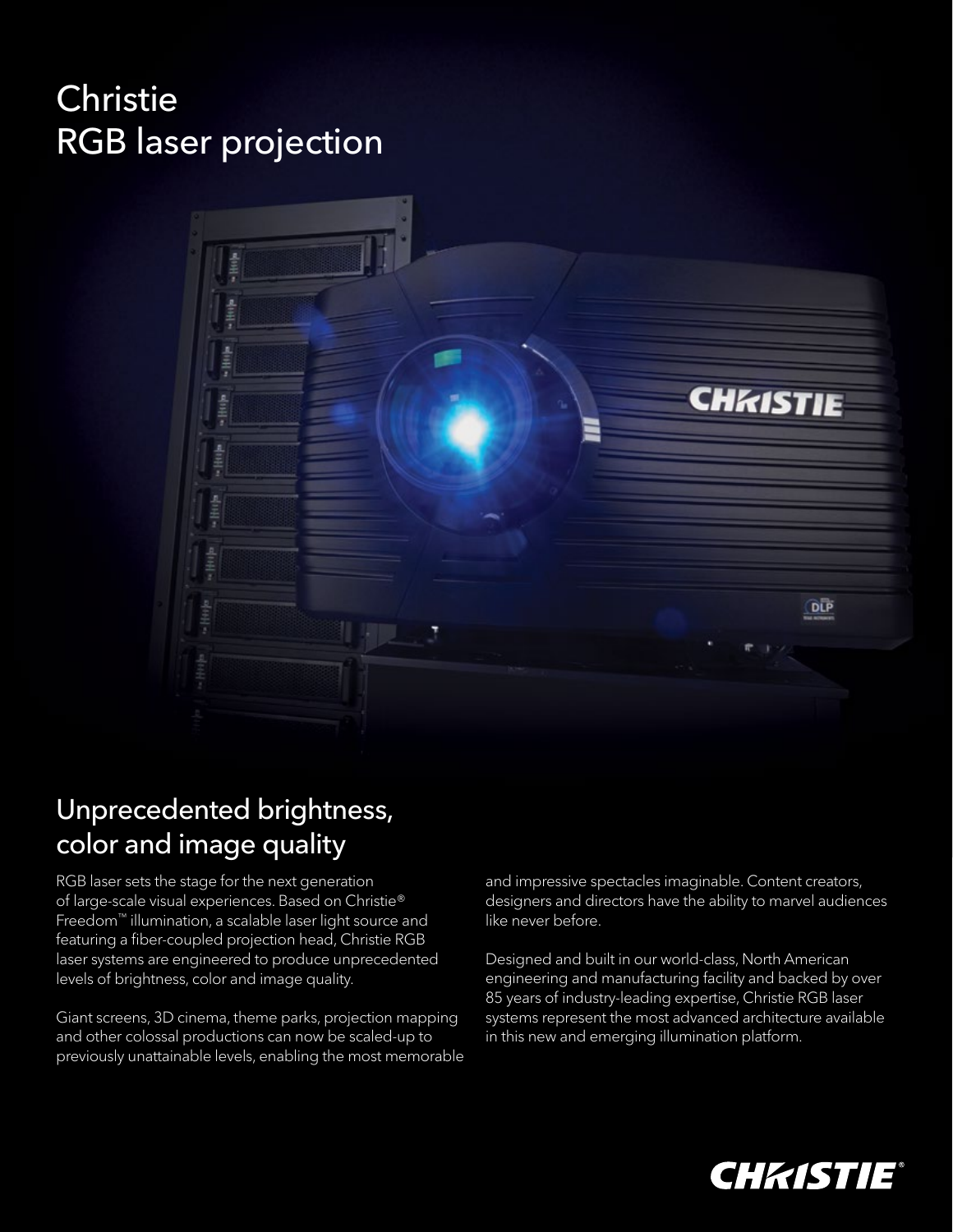## Christie 3P laser system

Producing the highest-brightness levels of any single-head projection system, the Christie® 3-Primary (3P) RGB laser projector represents the pinnacle of laser projection design. The Christie 3P system is ideal for giant cinema screens, projection mapping, rental staging, large scale spectacles and any application where high-brightness and reliability are paramount.



#### Christie Freedom laser illumination

The Christie Freedom laser illumination platform consists of rack-mounted laser modules. Each laser module contains the individual red, green and blue laser diodes, which are combined to produce up to 5,000 lumens of white light per module. Because of the scalability of this platform, up to 12 laser modules can be easily added, removed, activated or disabled depending on the brightness requirements. This provides up to 60,000 lumens per rack. Shorter racks with a capacity of seven laser modules, or up to 35,000 lumens, are also available. Each laser module is also independently cooled, providing built-in fault protection, improved efficiency and ultimate reliability.

#### Fiber optic link

The patented fiber optic link connects the laser module rack with the projection head. Available in various lengths from 5m (16 ft) to 20m (65 ft), the fiber link allows the laser rack to be installed away from the projection head improving installation, HVAC and noise management, and maintenance.



#### Wide color gamut

The wide color gamut produced by Christie RGB laser projection systems significantly exceeds the DCI P3 specification and is the first commercially-available display system that replicates the Rec. 2020 color space. This enhanced pallet of colors enables new creative possibilities and natural color reproduction.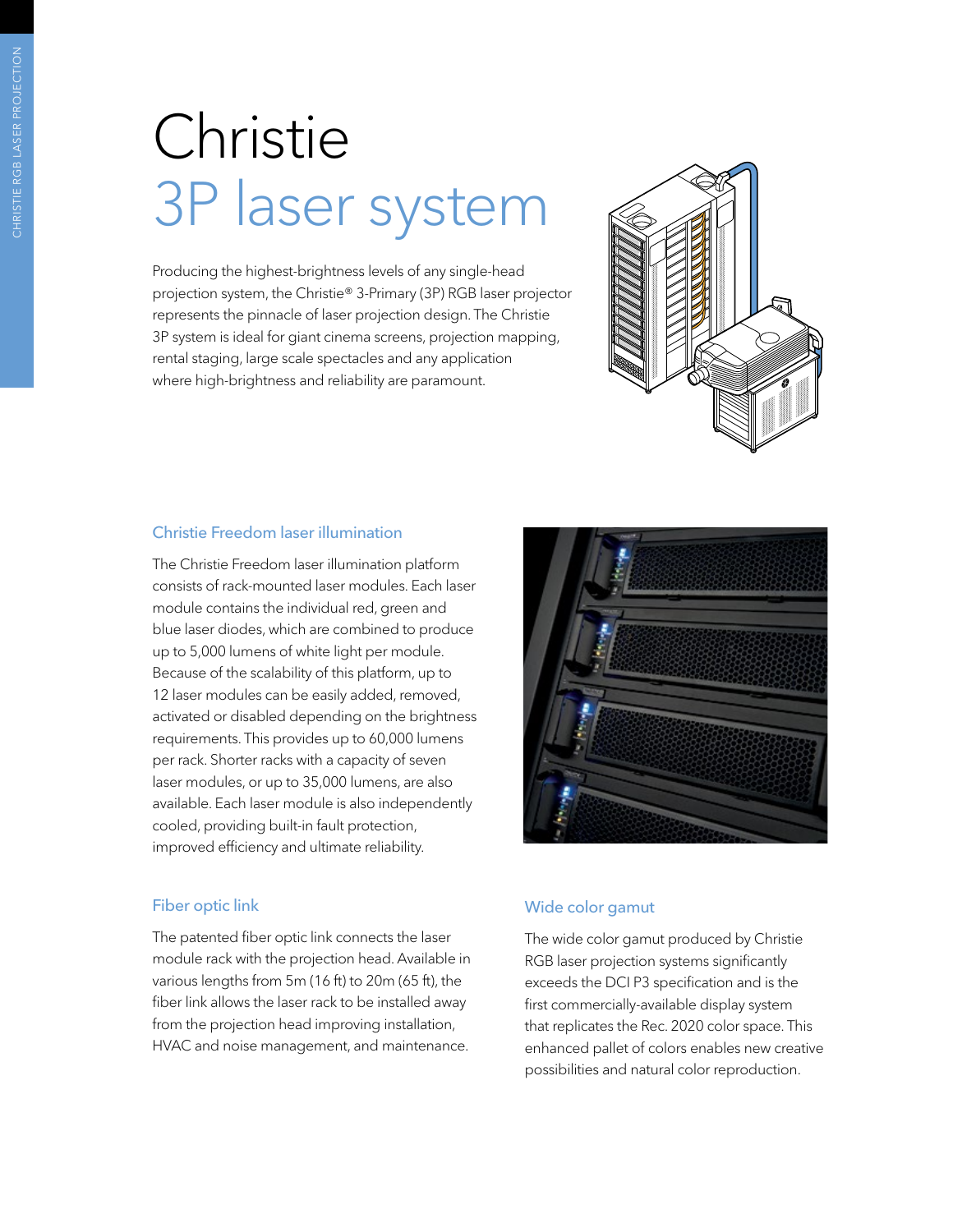# Christie 6P laser system

Developed for 3D applications, Christie 6-Primary (6P) RGB laser systems employ two projection heads and two sets of RGB laser primaries – one for the left eye, and one with slightly offset wavelengths for the right eye. Reusable glasses then filter out the different wavelengths and direct the light to the eye it was intended for. 3D content feels natural, is brighter and achieves DCI brightness and color compliance for both eyes. The Christie 6P system offers premium large-format theaters, 3D domes, visualization and immersive theme park rides, brightness and color levels that have never been achievable using other technology.

#### Natural 3D viewing

Featuring a dual-head architecture, the Christie 6P system delivers bright, colorful and natural 3D viewing. Unlike a single-head projector that is required to sequentially flash left and right images, the Christie 6P delivers both left and right eye images simultaneously to both eyes. This allows the Christie 6P to achieve 14 fL of light onscreen in 3D while also reducing viewing discomforts such as nausea, headaches and eye strain that some people experience when watching 3D content.

#### Projection heads

Housing the 3DLP® chip optical path, lenses and electronics, the projection head for the our RGB laser projection systems are available in three models. Each head is designed for specific requirements and applications.

#### Christie Solaria CP42LH

- DCI-specified
- 4K, high frame rate
- Optimal performance on low-gain white screen
- 3D compatible with polarization system

#### Christie D4KLH60

- Christie TruLife™ electronics
- 4K, 60Hz 3D performance
- Christie Twist™ warping, blending and scaling
- 24/7 use capability



#### Scalable light source Up to 60,000 lumens

#### Impeccable visuals

4K, 120hz, high frame rate, high contrast and wide color gamut

Long operational, robust light source 30,000 hours to 80% brightness

#### High-brightness, natural 3D

14 fL and DCI-specified color in 3D on

Built-in redundancies for improved reliability Multiple light modules with independent

#### Christie Mirage 4KLH

- Christie TruLife electronics
- 4K, 120Hz 3D performance
- Christie Twist warping, blending and scaling
- 24/7 use capability